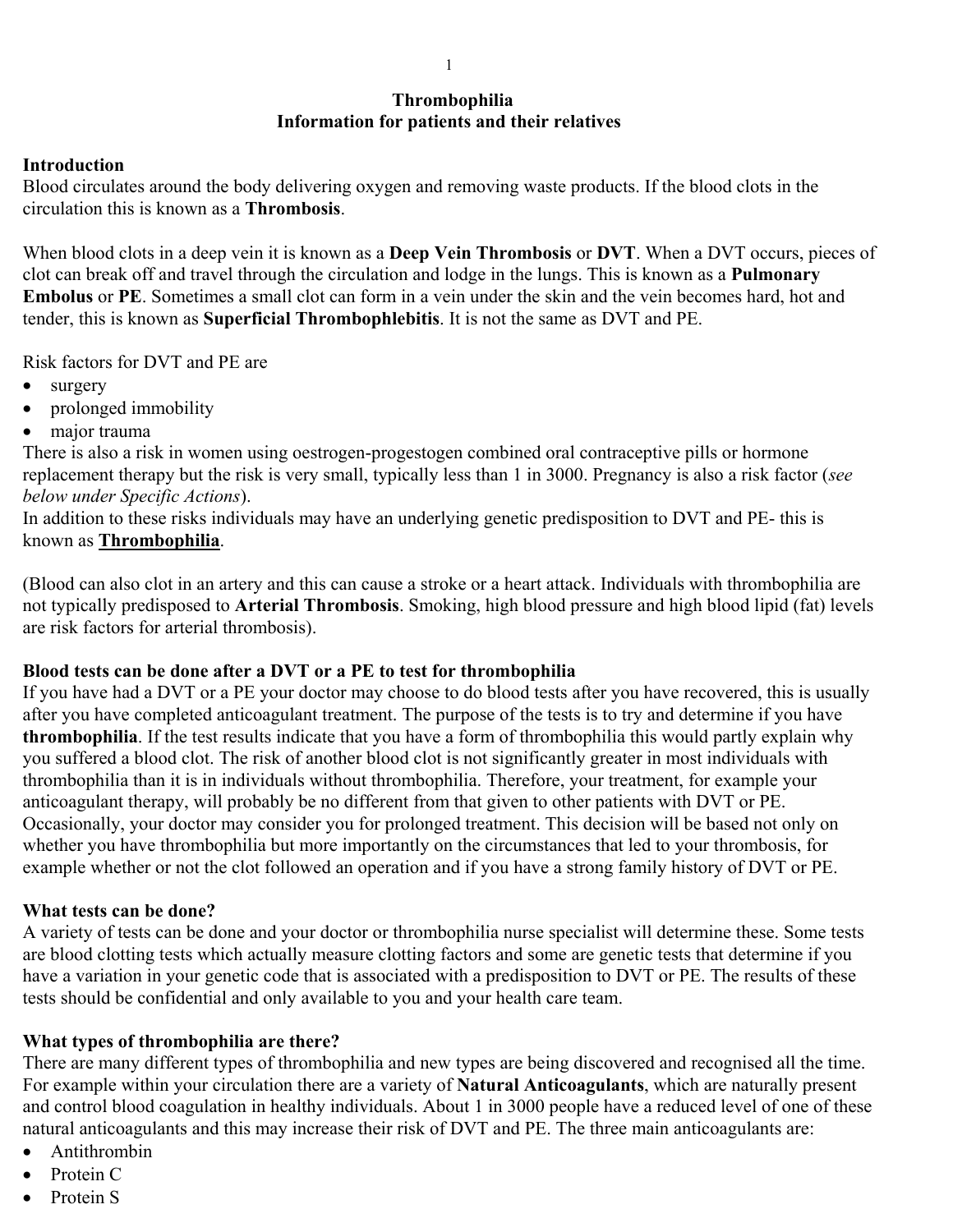Much more common than deficiency of a natural anticoagulant is a variation within an individual's genetic code known as a mutation. Some mutations are present in about 1 in 30 people and also increase the risk of DVT and PE, but to a lesser degree than deficiency of a natural anticoagulant. The two main mutations that do this are:

- Factor V Leiden (*V is pronounced 'five'*)
- The prothrombin gene mutation, also known as factor II Leiden (*II is pronounced 'two'*).

Finally, an increase in some clotting factors can increase the risk of blood clots. An example of this type of thrombophilia is:

• High factor VIII level

# **What special precautions should I take if I have thrombophilia?**

The precautions you should take are the same as for anyone who has suffered a DVT or a PE. If you are overweight you should lose weight. If you are a smoker you should stop smoking. You should adopt a healthy lifestyle with a sensible diet and take regular exercise.

There are certain situations in which you may be at significantly increased risk of another DVT or PE and you should consult your doctor or nurse specialist for advice. If you are admitted to hospital before you have time to get advice you must inform the medical staff that are looking after you that you have thrombophilia and that you have had a previous DVT or PE. Situations that are associated with a potentially increased risk of another DVT or PE are:

- Surgical operations (only major surgery is associated with a risk, for example abdominal surgery under general anaesthetic or an orthopaedic operation. Heparin injections may be given to reduce thrombosis risk. Minor surgery, such as dental surgery or biopsies under local anaesthetic are not high risk situations)
- Prolonged immobility or plaster casts
- Use of Combined Oral Contraceptive pills containing oestrogens
- Use of Hormone Replacement Therapy

Remember to seek advice if any of these apply to you at any time. It may well be that a simple precaution can avoid problems.

### **What symptoms or signs should I look out for that might indicate another DVT or PE?**

After a DVT it is common for an individual to suffer pain and swelling in the leg. This is due to damage to the valves in the veins and the symptoms are known as the **Post Phlebitic Syndrome**. The symptoms are usually worse at the end of the day, or after prolonged standing, and are better in the morning. The important thing is to recognise a new blood clot. Therefore if you develop a new pattern of pain or swelling, for example if the pain or swelling are progressive and don't ease after a nights rest or you develop very severe pain and swelling that you don't usually have, then you should contact your doctor.

The symptoms of a PE are chest pain, typically very sharp and worse on breathing and coughing. Sharp chest pain lasting a few seconds is very common in everybody. However, sharp chest pain that is persistent, for example lasting more than one hour is unusual and you should contact your doctor. Occasionally, difficulty breathing without any chest pain is the first sign of a PE. Therefore, if you develop a new problem with breathing, which is persistent, you should contact your doctor.

The important things to remember are

- Ask for advice concerning high risk situations, and
- Do not delay seeking help if you think you have another DVT or PE

### **Should other members of my family be tested for thrombophilia?**

Screening the general population for blood clotting abnormalities is unhelpful. However, if someone who has suffered a DVT or a PE is found to have evidence of thrombophilia it may then be possible to search for the same thrombophilia abnormality in other family members. The reason for doing this would be to identify other family